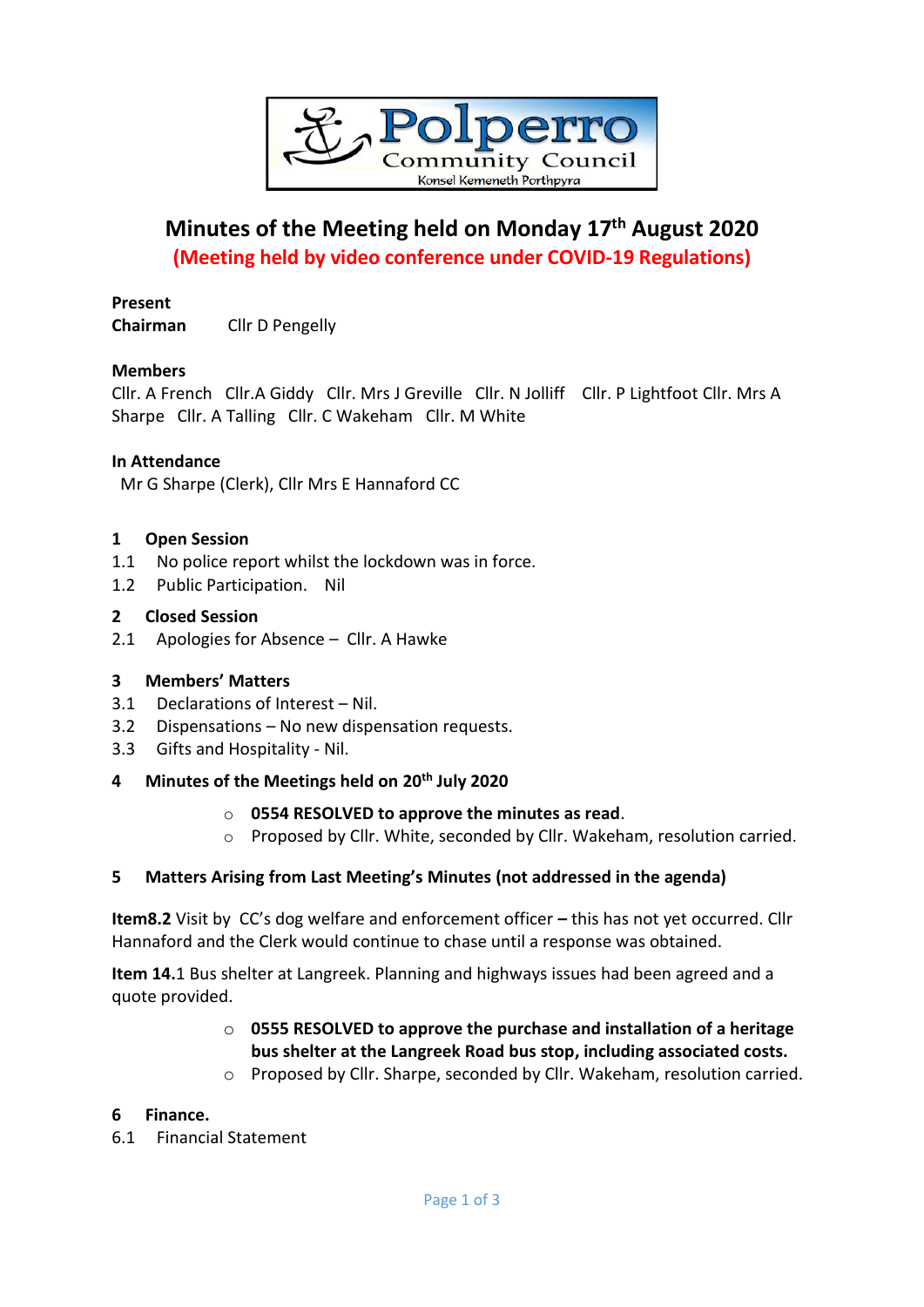- o **0556 RESOLVED to approve the financial statement, including expenditure from cheque numbers 202885 to 202899 inclusive, totalling £5,837.30**
- o Proposed by Cllr French, seconded by ClIr. Jolliff, resolution carried.
- 6.2 Annual Audit Process The Clerk reported that the period for the Exercise of Public Rights to view financial documents continues completed on 7 th Aug**.** No applications had been made to view. Now awaiting report from the External Auditor.

# **7 Planning Applications – The following application for development within the Council Boundary was reviewed and response to the planning Authority formulated.**

| Application | Location                                     | Summary of Proposal                                                                                               | Vote                    |
|-------------|----------------------------------------------|-------------------------------------------------------------------------------------------------------------------|-------------------------|
| PA20/04474  | The Granary West<br>Kellow Farm<br>Lansallos | Change of use from holiday cottage to<br>residential use.                                                         | 10F/0A/1<br><b>AWAY</b> |
| PA20/05058  | Rosslyn Lansallos                            | To build a pre-fabricated log cabin in the<br>rear of the garden, which will be placed<br>on 12 concrete pillars. | 0F/10A/1<br><b>AWAY</b> |

7.1 Applications received and circulated to Members:

# o **0557 RESOLVED to refer agreed decisions and/or supporting comments to Cornwall Council**

- o Proposed by Cllr. Talling, seconded by Cllr Giddy, resolution carried.
- 7.2 Applications Determined Report on the status of Planning Proposals decided by Cornwall Council since the last meeting –

| Application | Location       | Proposal                            | Status   |
|-------------|----------------|-------------------------------------|----------|
| PA20/04865  | Porthallow End | New roof dormers, front balcony and | Approved |
|             | Porthallow     | remodelling.                        | 5/8/20   |

7.3 Enforcement matters. It was reported that activity at the unauthorised Brentfields building storage area continued, now also including burning of waste materials on bonfires. This was to be reported to the Enforcement Case Officer.

# **8 Reports**

- 8.1 Cornwall Council Matters. Cllr. Hannaford CC briefed Members on matters of interest from the Ward Member's perspective. Of particular note was a meeting with local police officers to discuss current issues and the continued abuse of the domestic waste collection system by some holiday cottage owners.
- 8.2 Community Enforcement Officer. The CEO provided a written report on his activities for the last month which was circulated to Members.
- **9 COVID-19 Measures in Lansallos Parish –** Members considered the current measures in force. No new measures were proposed. All measures will be kept under review whilst the Pandemic continues.
- **10 Village Hall Management Working Group –** The newly constituted working group continued to meet regularly. The prime focus at present was refreshing the